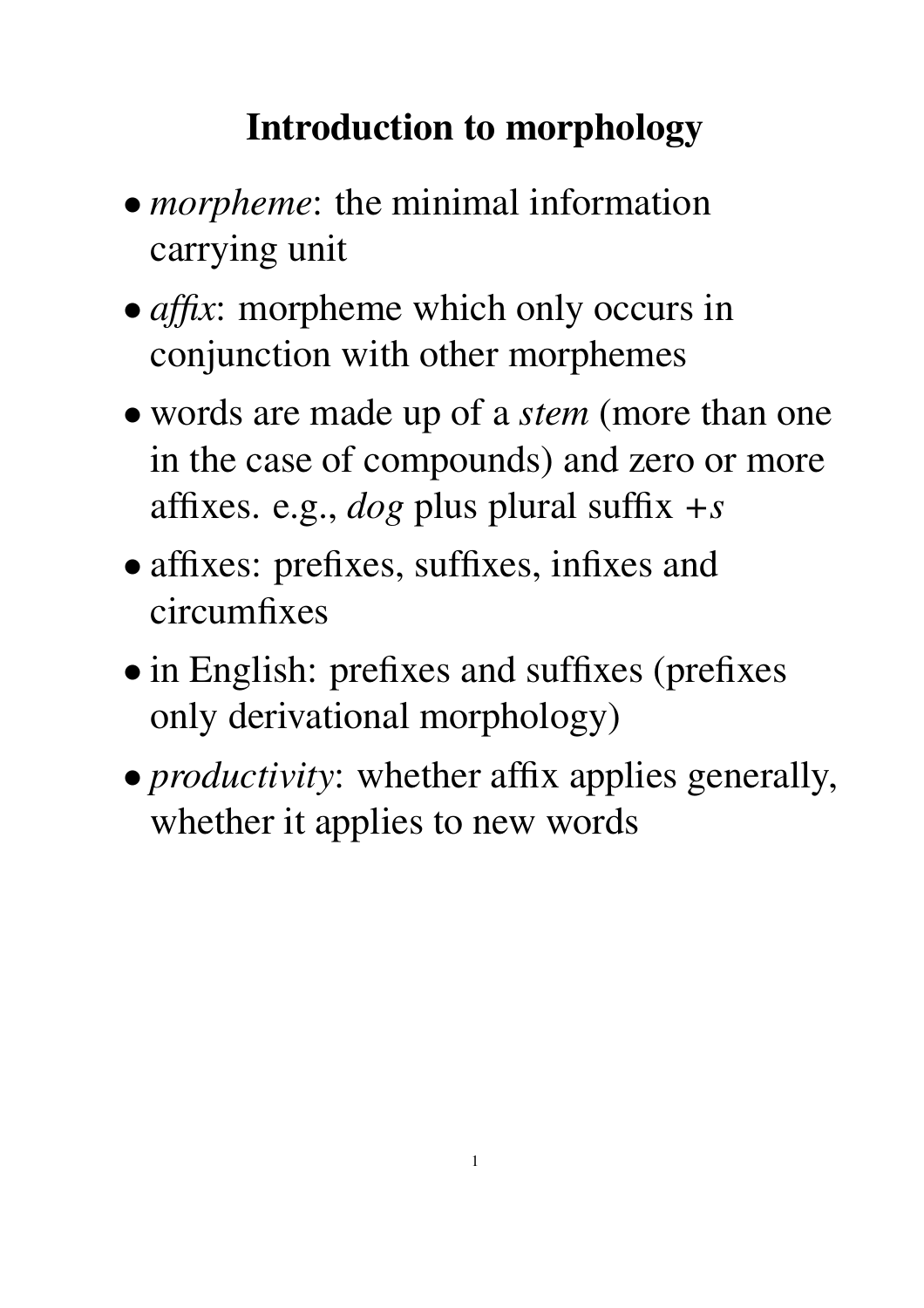# **Inflectional morphology**

- e.g., plural suffix *+s*, past participle *+ed*
- sets slots in some *paradigm*
- e.g., tense, aspect, number, person, gender, case
- inflectional affixes are not combined in English
- generally fully productive (modulo irregular forms)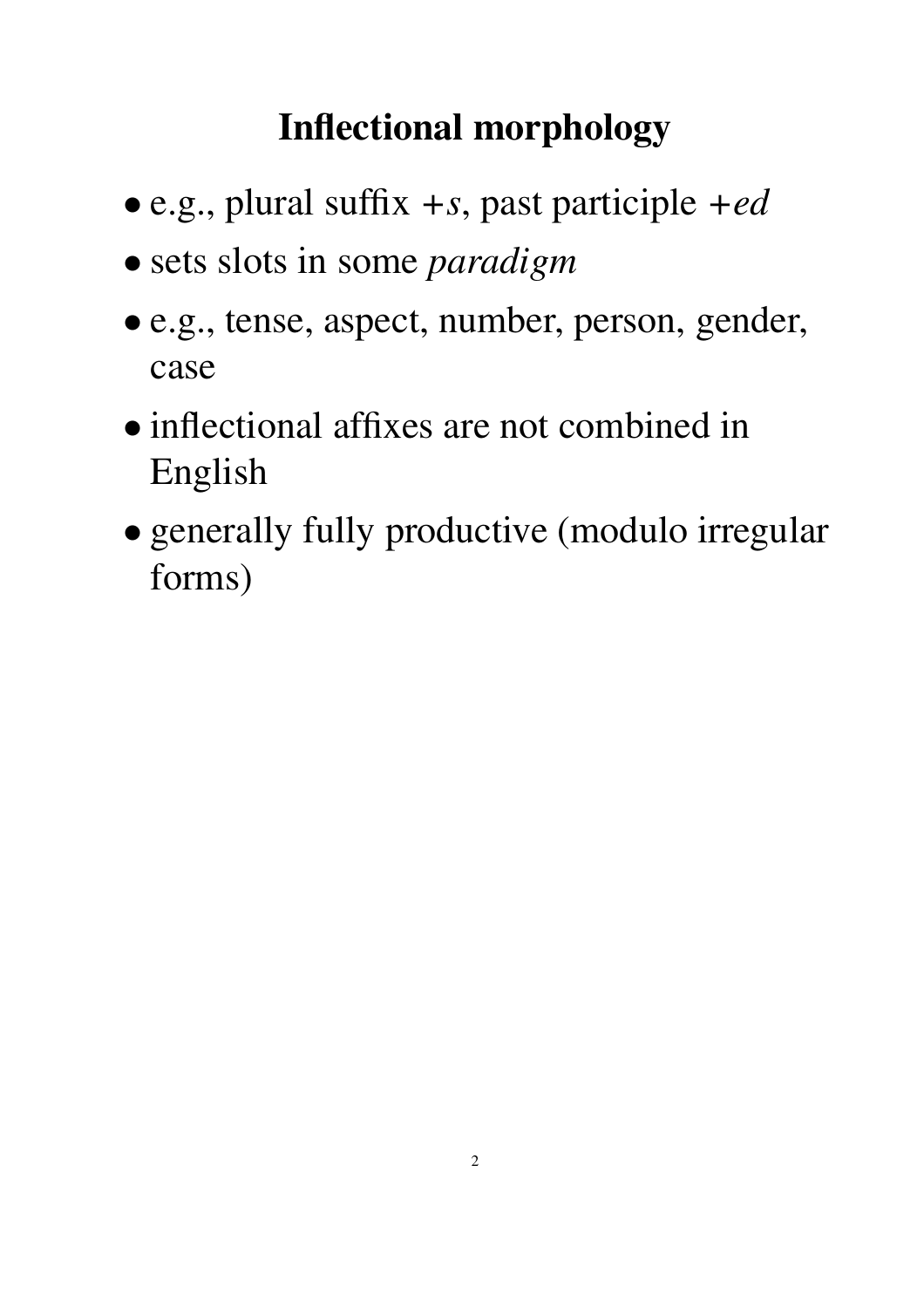## **Derivational morphology**

- e.g., *un-*, *re-*, *anti-* etc
- broad range of semantic possibilities, may change part of speech
- indefinite combinations (e.g., *antiantidisestablishmentarianism*)
- generally semi-productive
- zero-derivation (e.g. *tango*, *waltz*)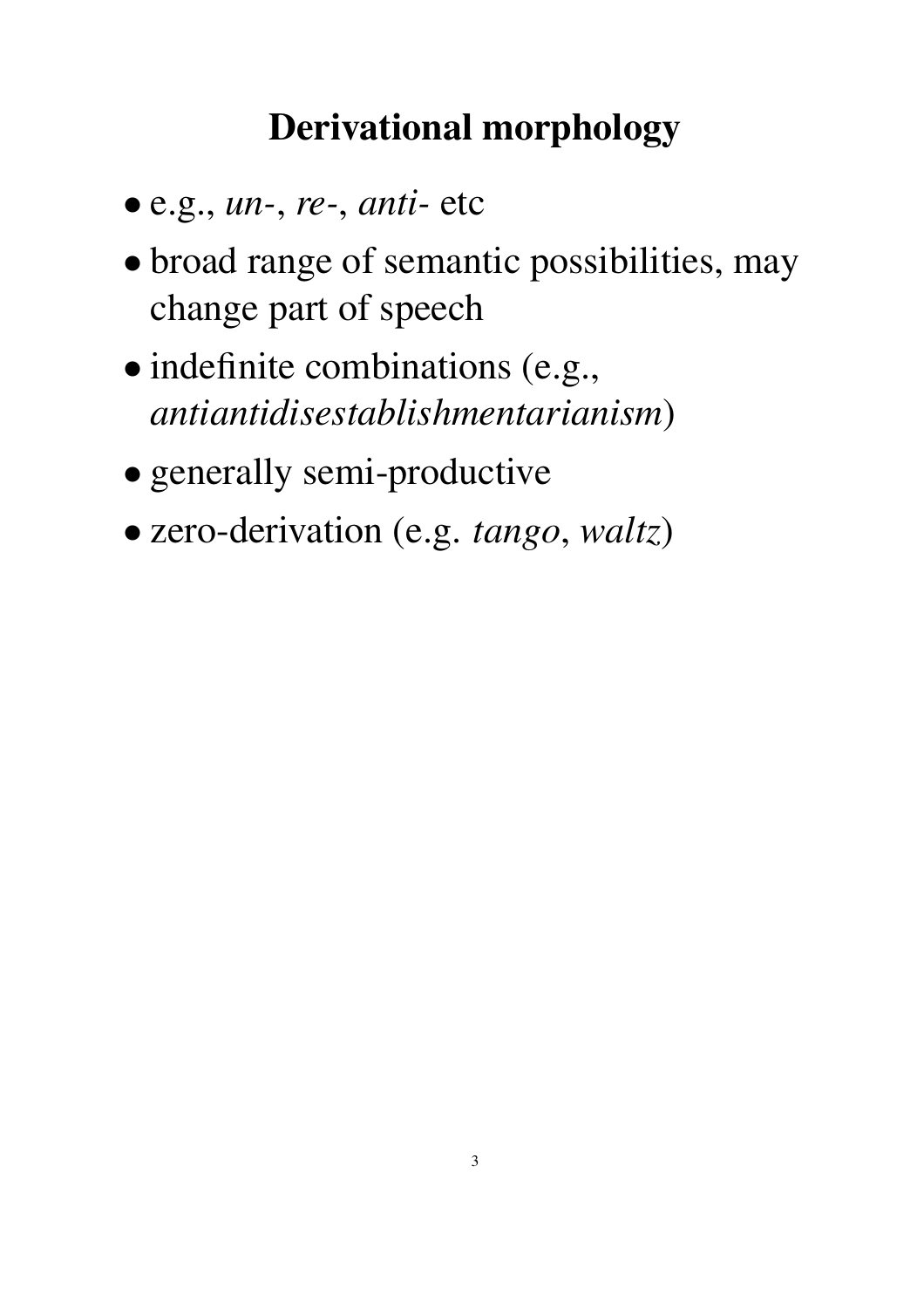# **Internal structure and ambiguity**

Stems and affixes can be individually ambiguous: e.g. *dog* (noun or verb), *+s* (plural or 3persg-verb)

# **Structural ambiguity:**

- *unionised* could be *union -ise -ed* or *un- ion -ise -ed*
- *un- ion* is not a possible form
- *un-* is ambiguous:
	- **–** with verbs: means 'reversal' (e.g., *untie*)
	- **–** with adjectives: means 'not' (e.g., *unwise*)
- internal structure of *un- ion -ise -ed* has to be *(un- ((ion -ise) -ed))*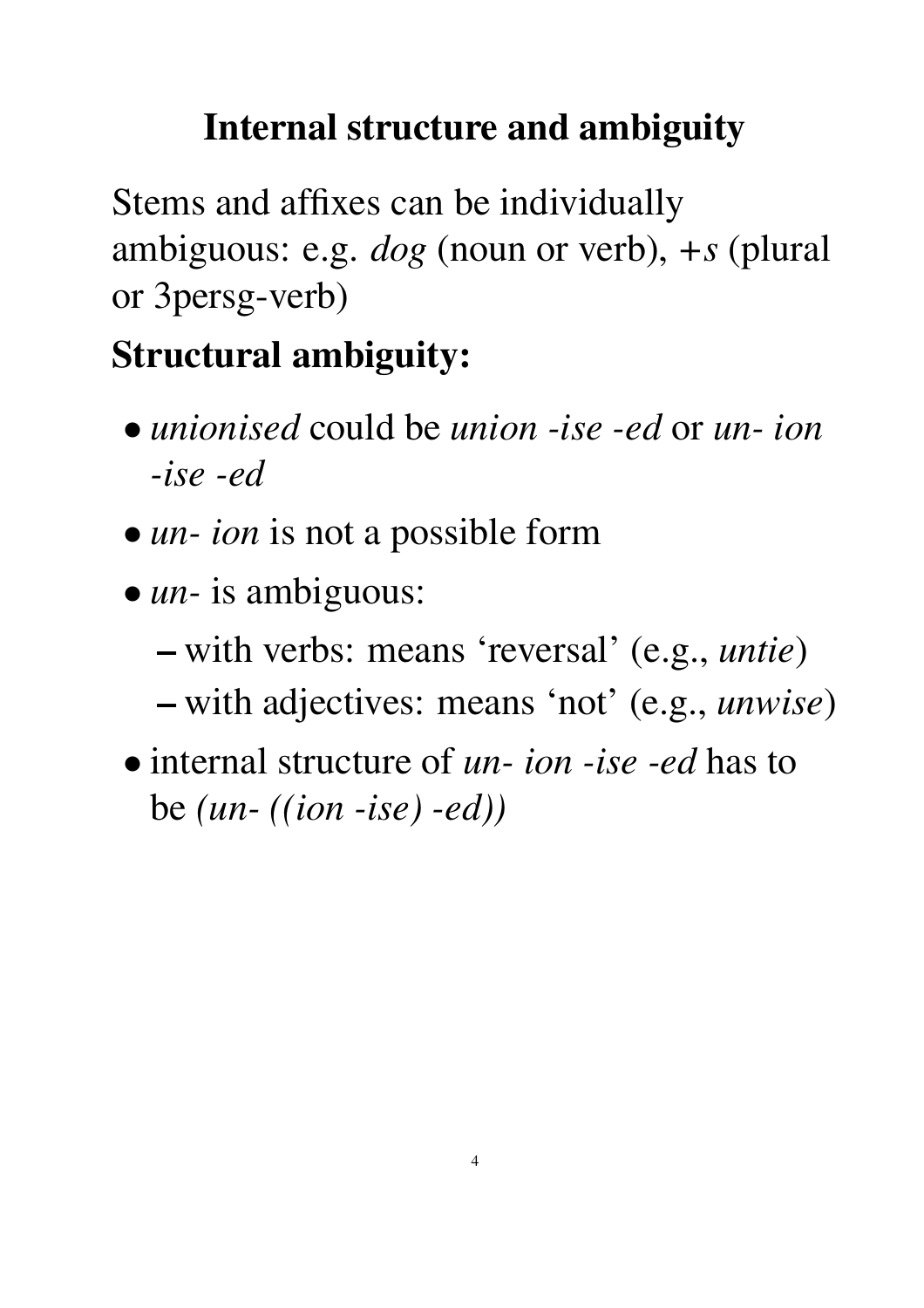# **Spelling rules**

- English morphology is essentially concatenative
- irregular morphology inflectional forms have to be listed
- regular phonological and spelling changes associated with affixation, e.g.
	- **–** *-s* is pronounced differently with stem ending in *s*, *x* or *z*
	- **–** spelling reflects this with the addition of an *e* (*boxes* etc)
- in English, description is independent of particular stems/affixes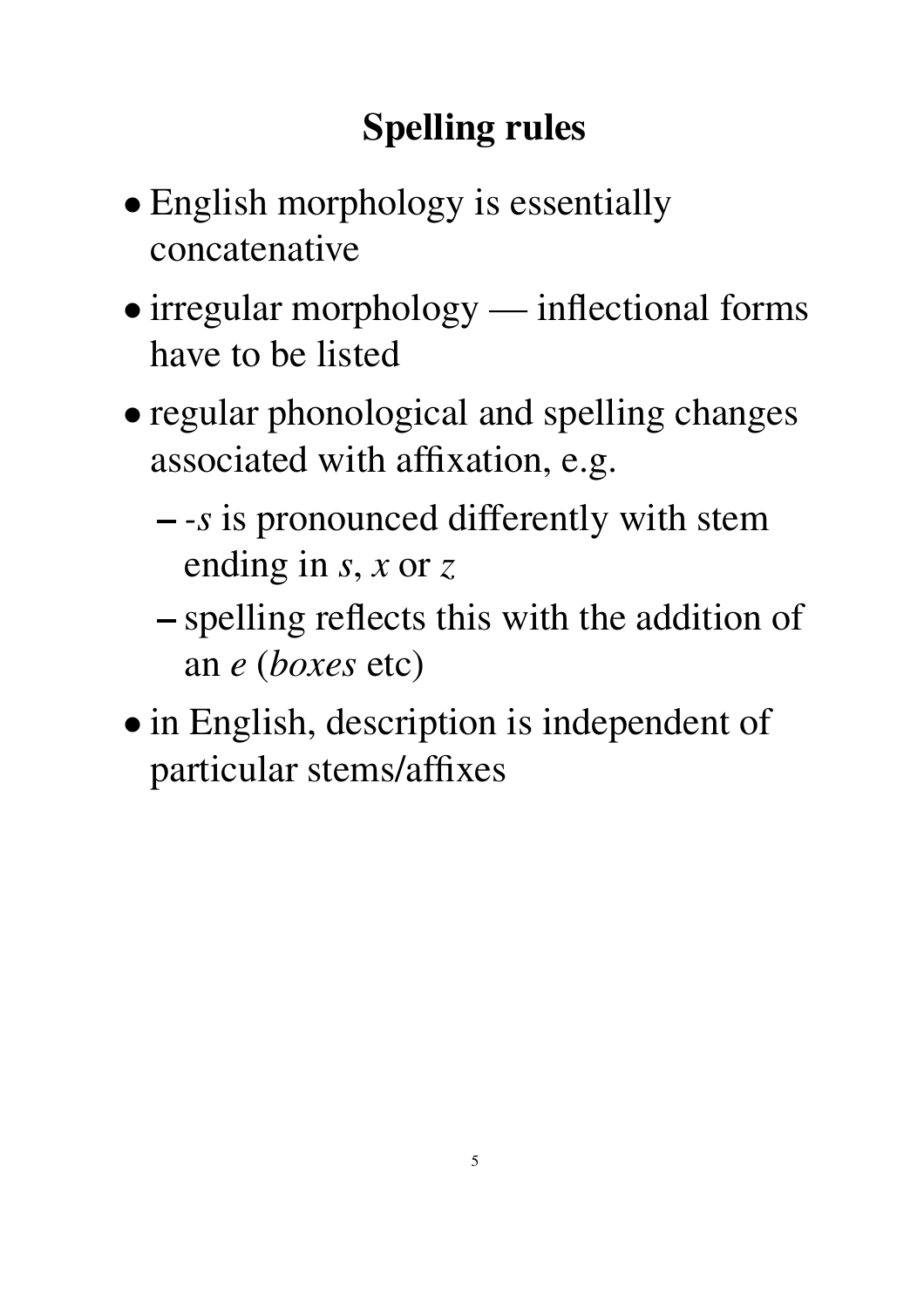#### **e-insertion**

e.g. *box*ˆ*s* to *boxes*

$$
\varepsilon \to e / \left\{ \begin{matrix} s \\ x \\ z \end{matrix} \right\} \hat{\ } - s
$$

- map 'underlying' form to surface form
- mapping is left of the slash, context to the right
- notation:
	- position of mapping  $\frac{1}{2}$
	- $\varepsilon$  empty string
	- $\hat{\ }$  affix boundary stem  $\hat{\ }$  affix
- corresponds to a finite state transducer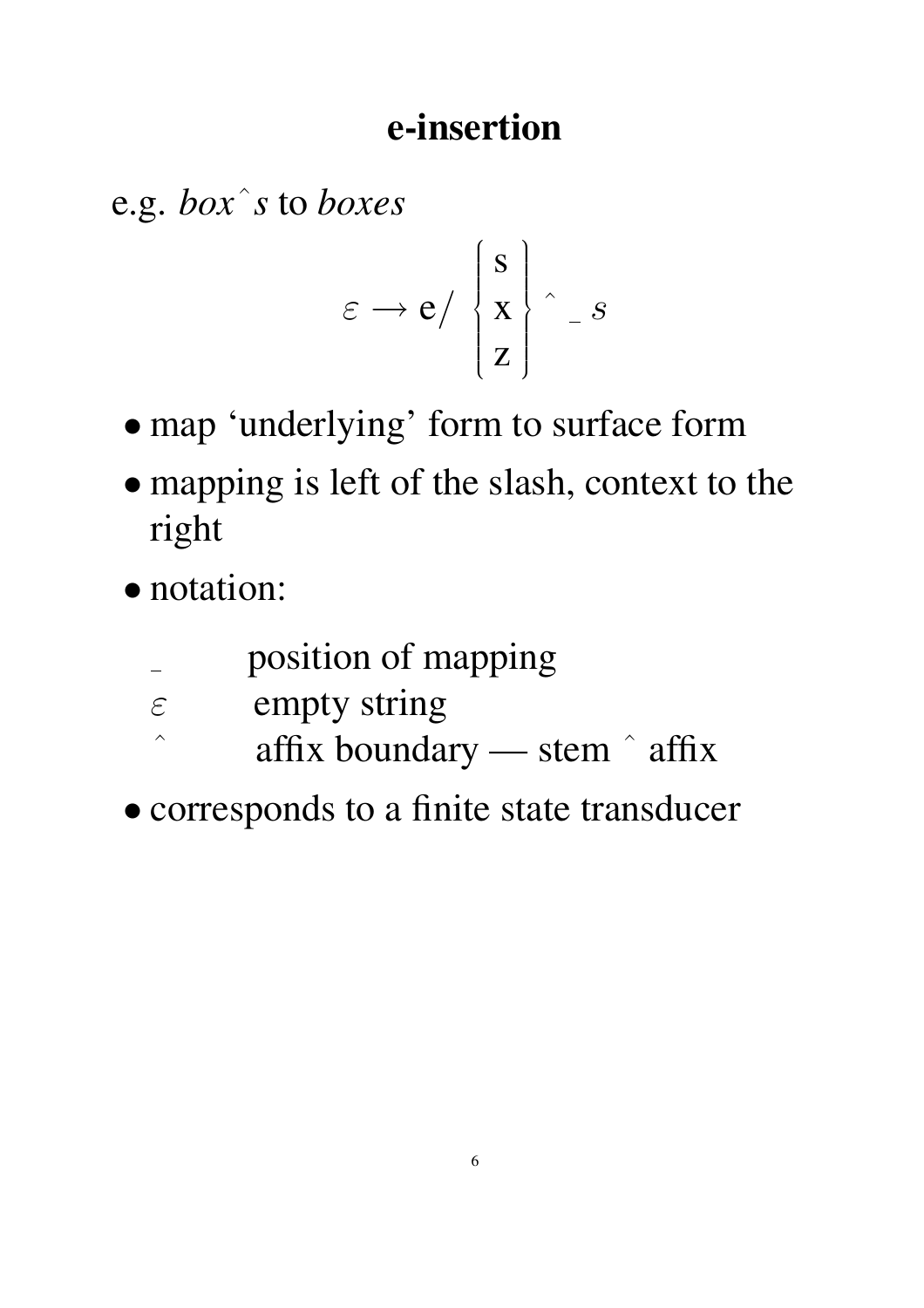# **Applications of morphological processing**

- compiling a full-form lexicon
- 'stemming' for IR
- lemmatization (often inflections only): finding stems and affixes as a precursor to parsing
- generation

Morphological processing may be **bidirectional**: i.e., parsing and generation.

sleep + PAST\_VERB <-> slept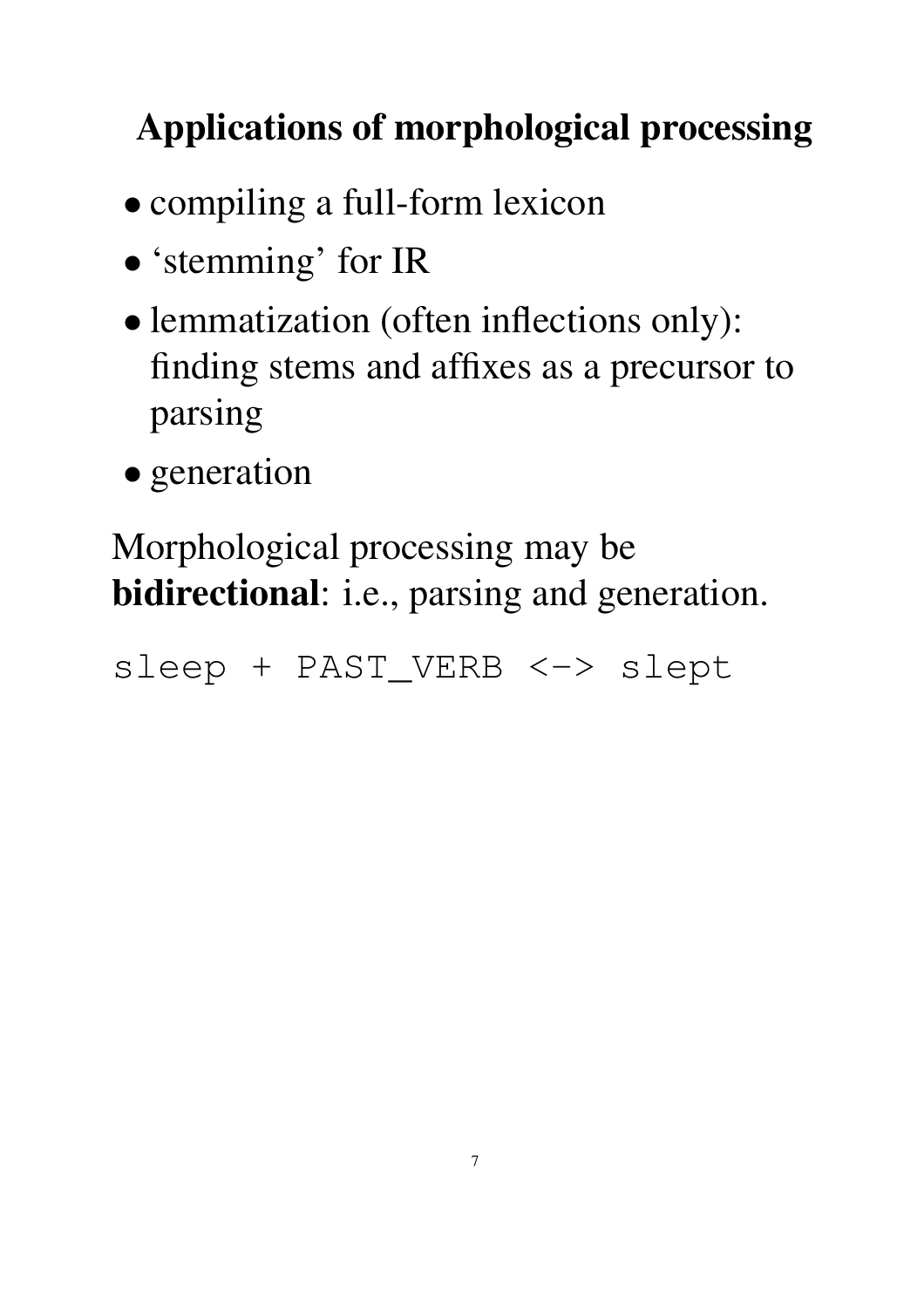# **Lexical requirements for morphological processing**

• affixes, plus the associated information conveyed by the affix

ed PAST\_VERB

ed PSP\_VERB

s PLURAL\_NOUN

• irregular forms, with associated information similar to that for affixes

began PAST\_VERB begin begun PSP\_VERB begin

• stems with syntactic categories (plus more) two stage processing, filter results (see lecture 5) e.g., *feed* analysed as *fee* ˆ *ed*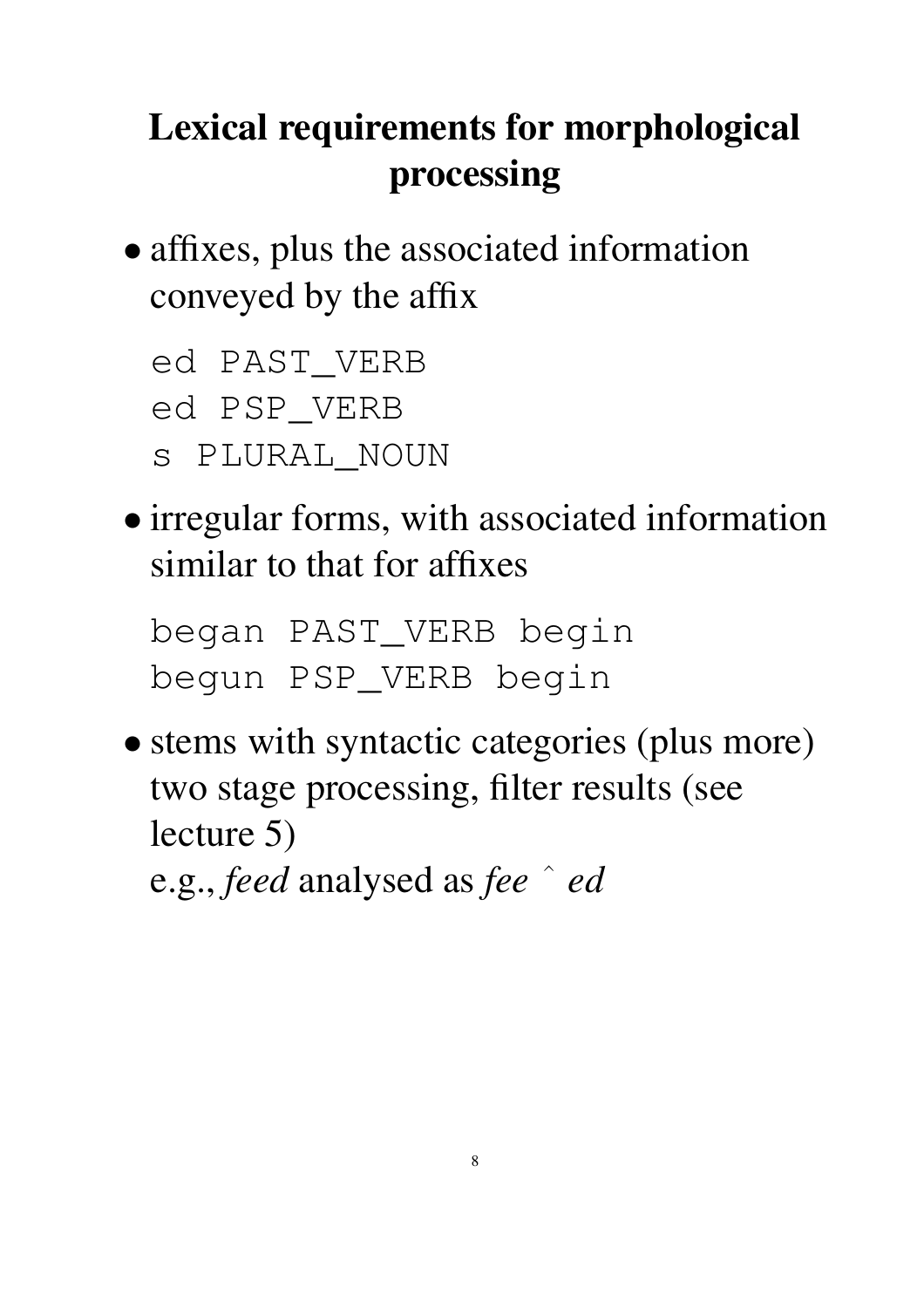#### **Mongoose**

A zookeeper was ordering extra animals for his zoo. He started the letter:

"Dear Sir, I need two mongeese."

This didn't sound right, so he tried again:

"Dear Sir, I need two mongooses."

But this sounded terrible too. Finally, he ended up with:

"Dear Sir, I need a mongoose, and while you're at it, send me another one as well."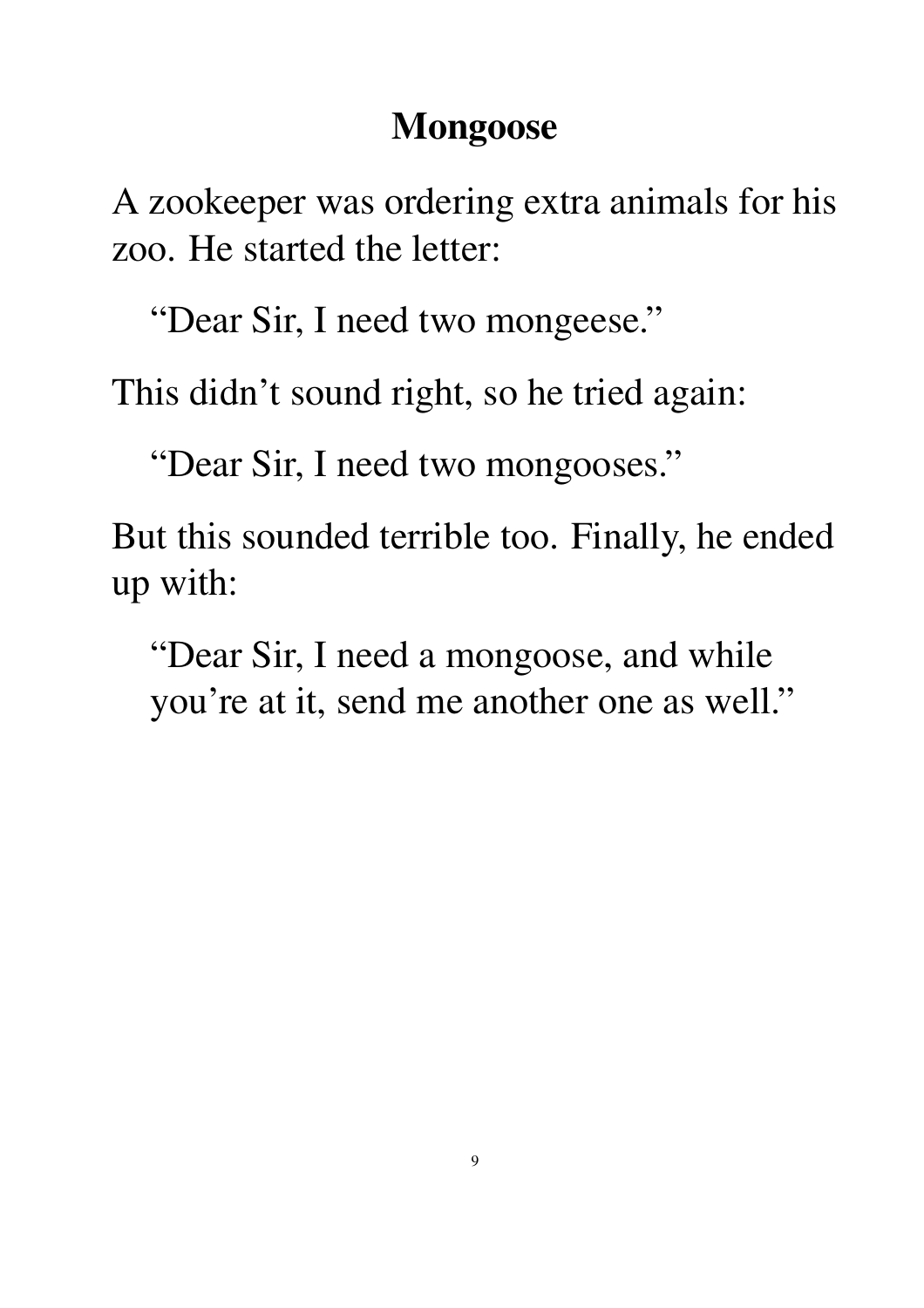**Finite state automata for recognition**

day/month pairs:



- non-deterministic after input of '2', in state 2 and state 3.
- double circle indicates accept state
- $\bullet$  accepts e.g., 11/3 and 3/12
- also accepts  $37/00$  overgeneration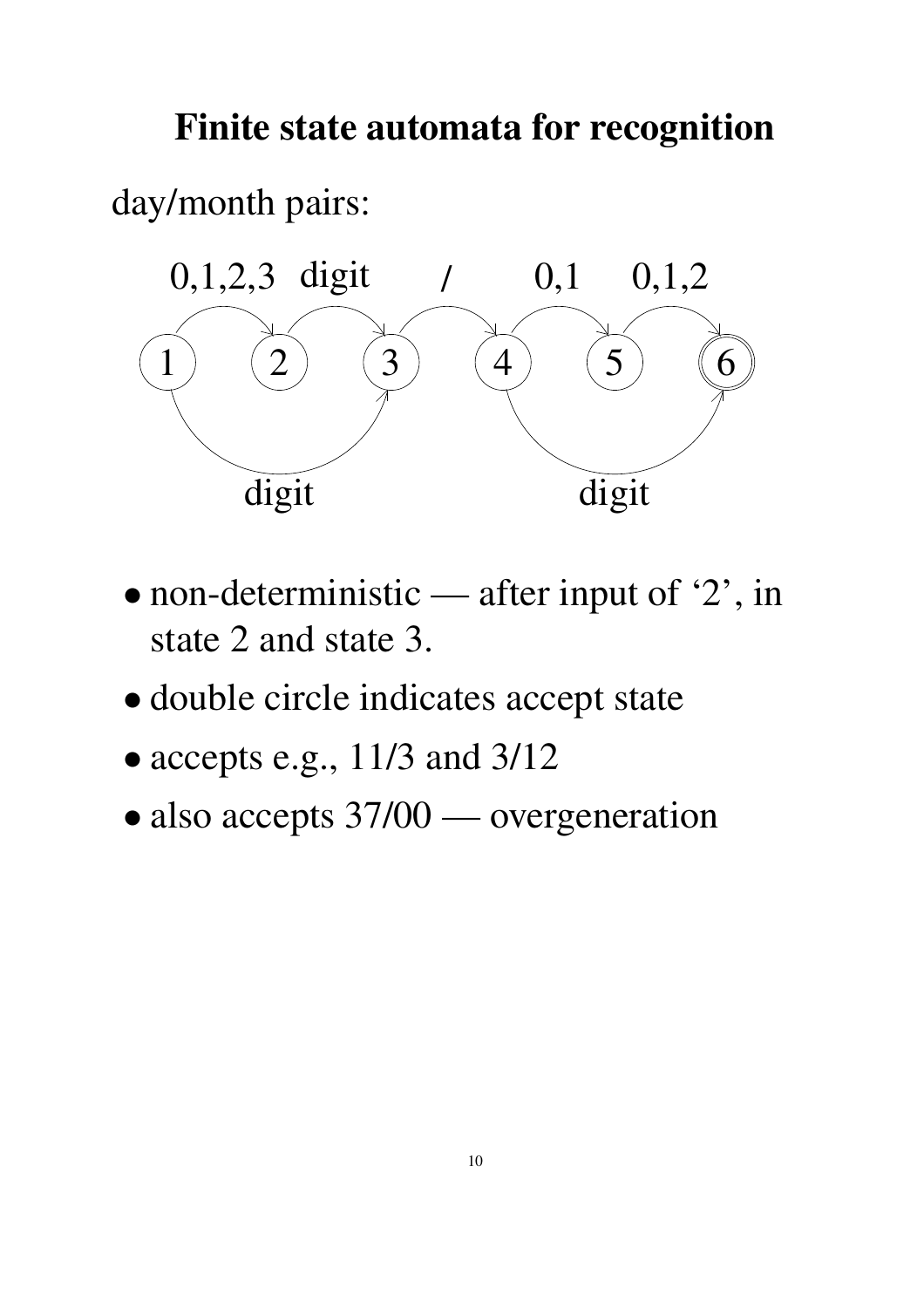#### **Recursive FSA**

comma-separated list of day/month pairs:



- list of indefinite length
- e.g., 11/3, 5/6, 12/04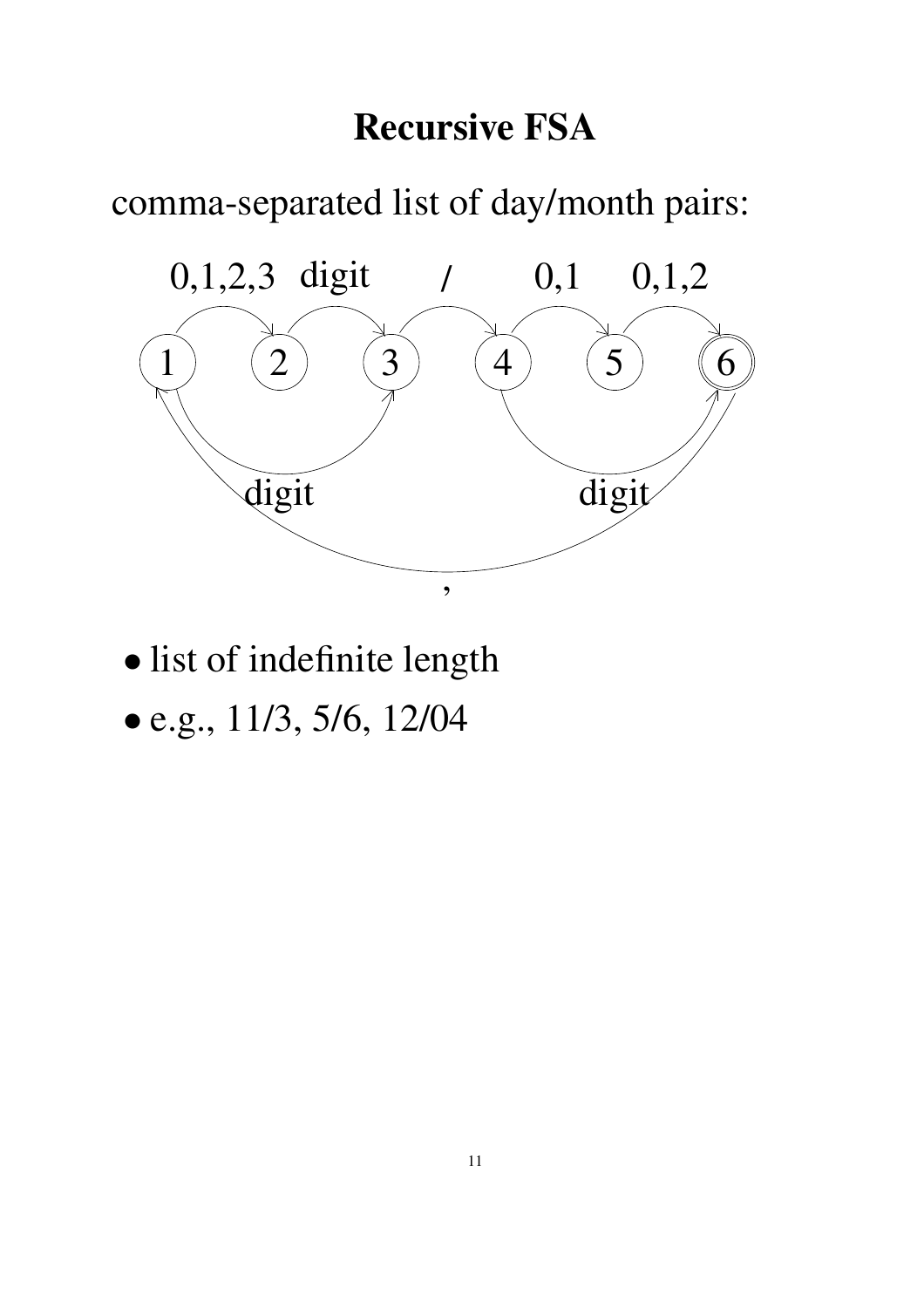#### **Finite state transducer**



- surface : underlying
- $\bullet$  c a k e s  $\leftrightarrow$  c a k e  $\hat{ }$  s
- $\bullet$  b o x e s  $\leftrightarrow$  b o x  $\hat{ }$  s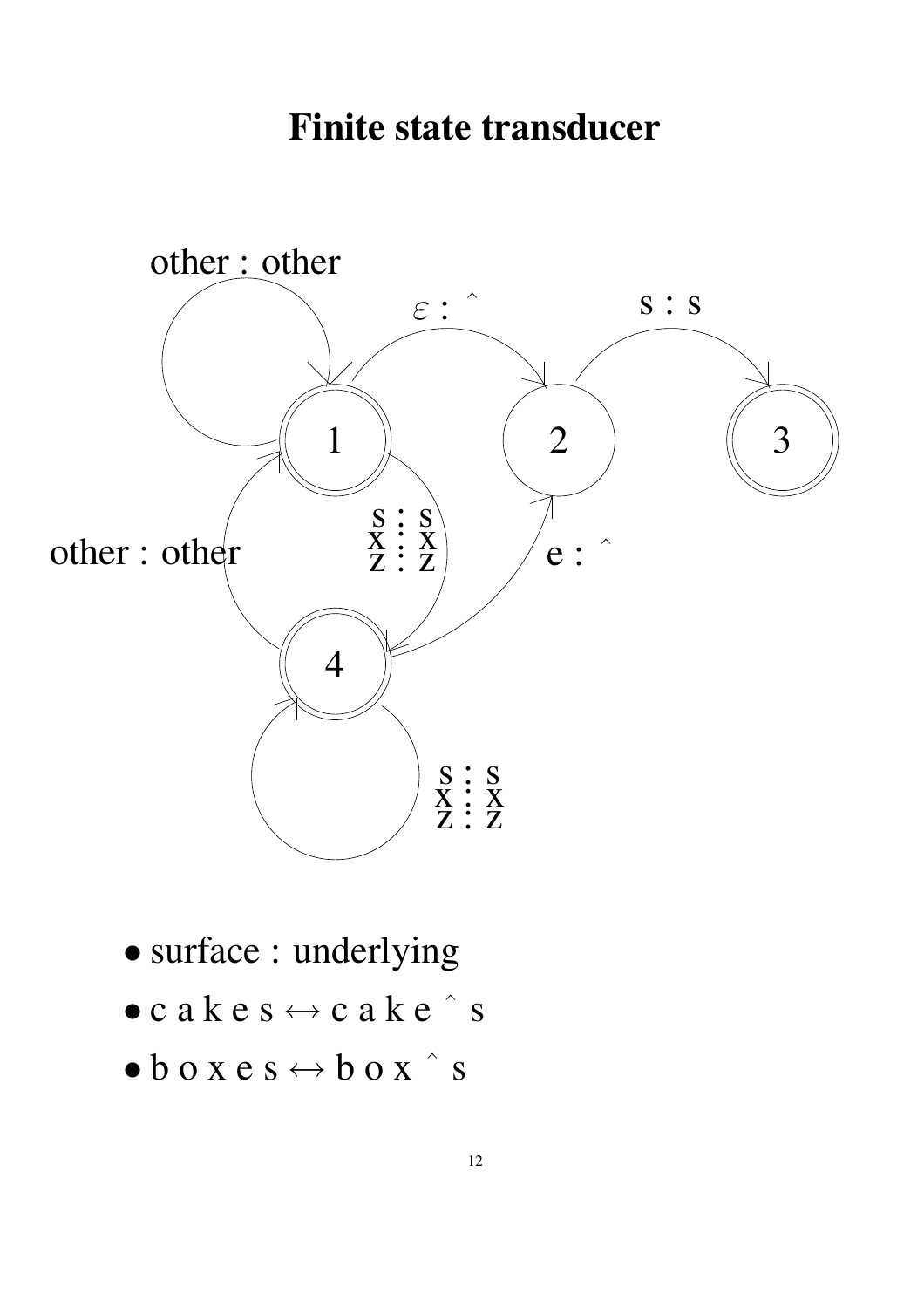# **Some other uses of finite state techniques in NLP**

- Grammars for simple spoken dialogue systems (directly written or compiled)
- Partial grammars for named entity recognition
- Dialogue models for spoken dialogue systems (SDS)
	- e.g. obtaining a date:
	- 1. No information. System prompts for month and day.
	- 2. Month only is known. System prompts for day.
	- 3. Day only is known. System prompts for month.
	- 4. Month and day known.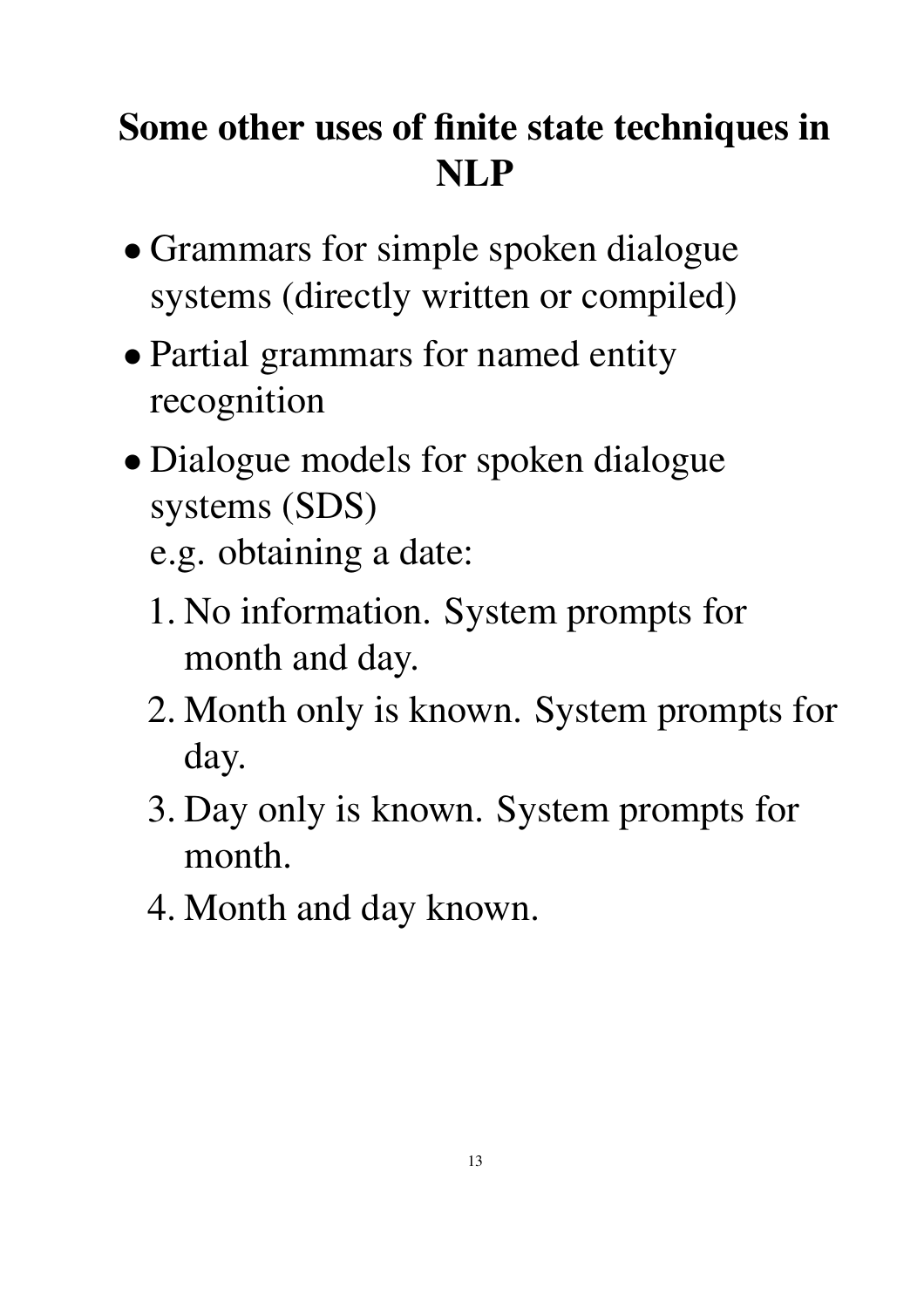

### **Example FSA for dialogue**